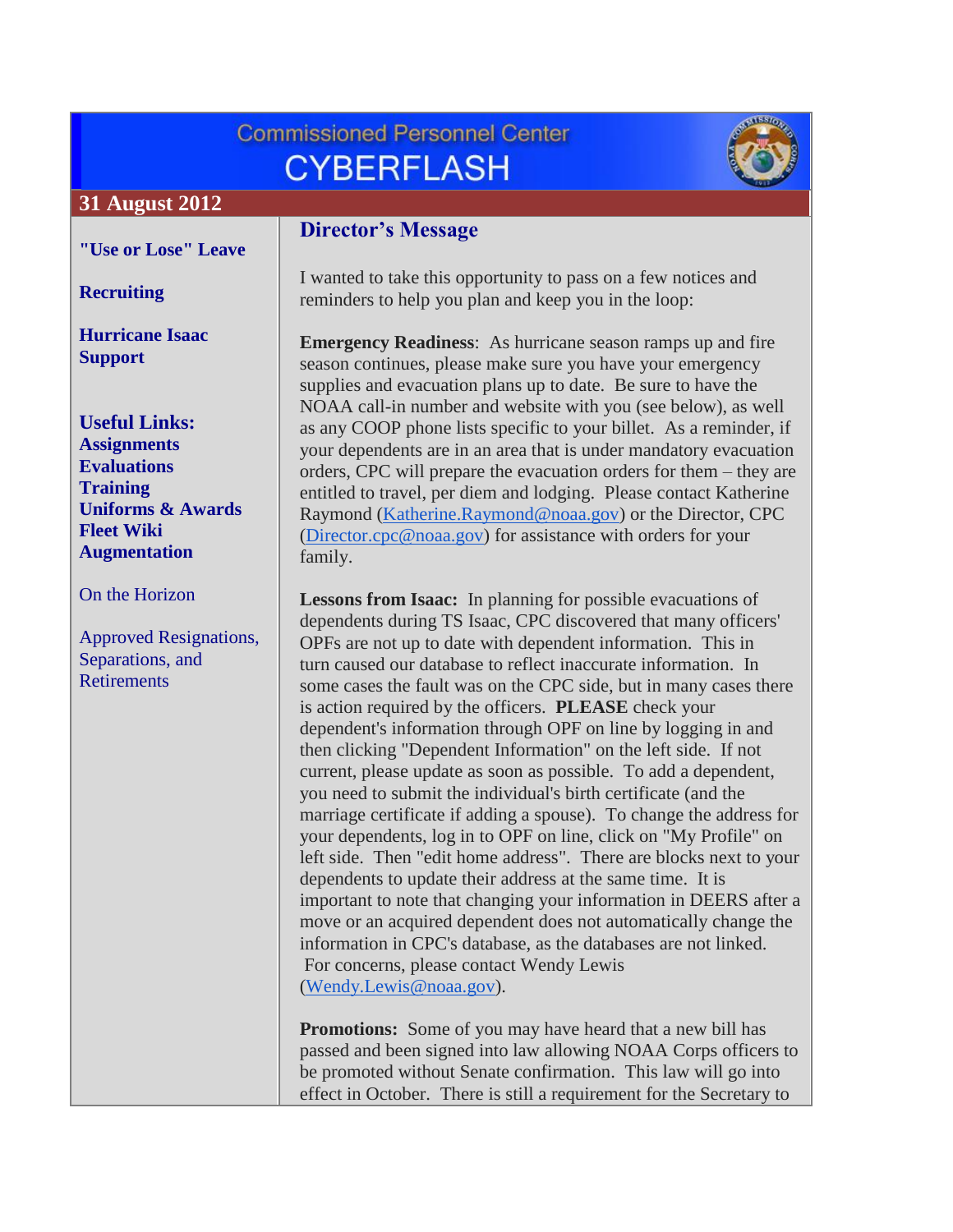approve the recommendations and the President to approve the promotions. Do to this change, the promotion package for July selections needed to be updated, causing a slight delay. The recent selections (from the July boards) are being presented to the Secretary for approval; we expect to be able to announce these selections by mid to late September. Promotions will be effected beginning in October as vacancies allow.

**BOTC-120:** BOTC-120 is now underway at USCG Academy, where our officers are training alongside their USCG counterparts. I had the pleasure of swearing in the new class on Saturday, Aug 18th. As usual, this class brings amazing experiences and enthusiasm to NOAA, they have the honor of being plankowners in the new co-located BOTC, and the opportunity to help write this exciting new chapter in NOAA Corps history. Please join me in congratulating and welcoming the following officers to the NOAA Corps family:

ENS Roxanne M. Carter ENS Carmen R. DeFazio ENS Louis H. Hoock ENS Sean M. Luis ENS David A. McVay, Jr. ENS Stephen F. Moulton ENS Rachel L. Pryor ENS Andrew P. Reynaga ENS James E. Rosenberg ENS Kerryn K. Schneider

tonek handr

**CAPT Anne K. Lynch, NOAA Director, Commissioned Personnel Center**

#### <span id="page-1-0"></span>**"Use or Lose" Leave Deadline Update**

September 30, 2013 and **not** September 30, 2012 is the last day to use or lose leave at the extended 75 day limit. Officers are reminded that the policy for leave carryover will return to 60 days at the end of FY13. If you are in excess of 60 days of accrued annual leave on September 30, 2013, those excess days will be lost. This is based on the 2010 National Defense Authorization Act.

In addition, officers should be checking their online LES's frequently to maintain correct accounting of leave. **<https://ep.direct-access.us/psp/UCGP1PP/?cmd=login>**